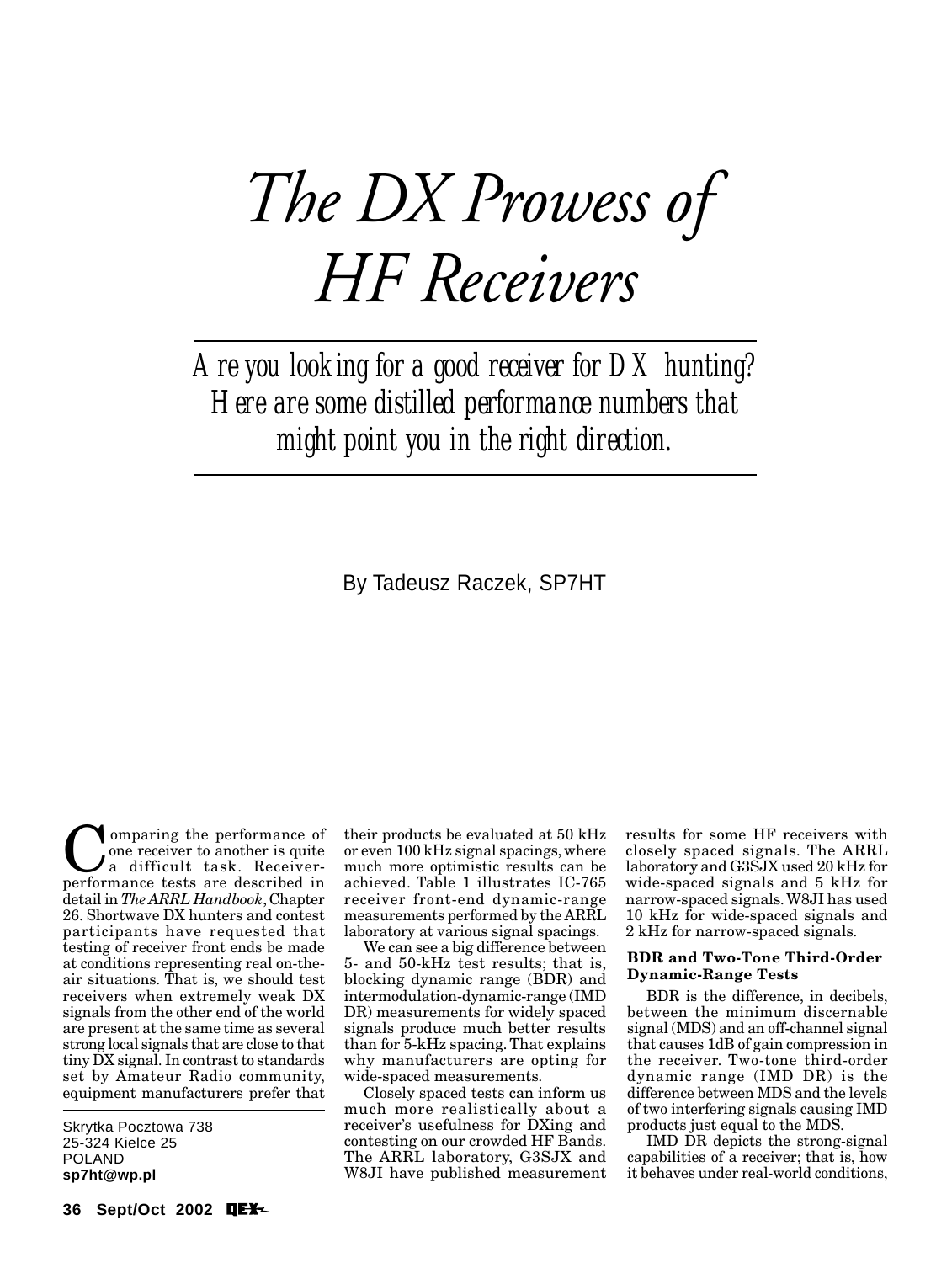when strong signals are delivered from the antenna to the receiver input. Receiver IMD immunity is determined by the limits of its linear signalhandling capabilities. Those, in turn, are determined by the limiting effects of receiver active circuitry such as the preamplifier, mixer and first IF amplifier. Passive components may also exhibit such limiting effects. For instance, fast RF silicon diodes used for receiver input-filter selection and for receive-transmit switching or preamplifier/attenuator activation often cause additional IMD in some present-day HF transceiver models. Moreover, overload of varactor diodes in automatically tuned preselectors, as well as subminiature, inexpensive inductors and monolithic two-pole first-IF filters placed immediately after the first upconversion mixer, can have a role in IMD generation and receiver performance degradation.

Table 2 demonstrates 20 and 5-kHzspacing test results of BDR and IMD DR for some HF receivers tested in the ARRL laboratory. Two columns are added for convenience in analysis. In the fourth column, the decrease in BDR is calculated between the 20 and 5-kHz tests. In the sixth column, the decrease in IMD DR is calculated between 20 and 5-kHz tests. Italic numerals distinguish 5-kHz spacing test results.

Table 3 demonstrates 10 and 2-kHz-spacing test results of BDR and IMD DR for some HF transceivers tested by W8JI. Table 3 includes the same additional columns as in Table 2. In column four, the decrease in BDR is calculated between the 10 and 2-kHz tests. Consequently, in column 6, the decrease in IMD DR is calculated between 10 and 2-kHz tests. Italic numerals distinguish 2-kHz test results.

The 2 and 5-kHz closely spaced receiver tests represent real-world, onthe-air DX hunting (split operation), when many strong signals are very close to a very weak DX station signal barely copied in the noise. Less degradation of BDR and IMD DR values means better receiver performance for strong closely spaced signals. You can see that some receivers perform better and some are not as good as we want them to be.

Considering the decrease in BDR and the lowering of IMD DR between widely and closely spaced tests, I consider the best receivers for splitfrequency operation with DX stations to be those of the following HF transceivers:

- Elecraft Model K2
- Ten-Tec Model Omni-VI+
- Heavily modified Drake R-4C

The three best results in Table 2 and one result in Table 3 are distinguished by boldface lettering.

## **K2 and OMNI-VI+: Design Concepts and Features**

Elecraft and Ten-Tec manufacture the K2 and OMNI-VI+, respectively *[The Omni-VI+ has been discontinued as of 2001 in favor of a superior design– Ed]*. Drake discontinued the manufacture of the R-4C about 20 years ago.

|       | Signal Spacing Blocking DR (dB) |       | IMD DR (dB)              |    |  |
|-------|---------------------------------|-------|--------------------------|----|--|
| (kHz) | IF Shift Off IF Shift On        |       | IF Shift Off IF Shift On |    |  |
| 5     | 120                             | 91    | 85                       | 73 |  |
| 10    | 130.5                           | 105   | 90                       | 88 |  |
| 20    | 151.5                           | 139.5 | 97                       | 95 |  |
| 50    | 152                             | 152   | 99                       | 99 |  |

**Table 2—20 and 5-kHz-Spacing BDR and IMD DR for some HF receivers tested by the ARRL**

| Manufacturer    | Model            | BDR (dB)           | <b>BDR</b> Decrease | IMD DR (dB)       | <b>IMD DR Decrease</b> |
|-----------------|------------------|--------------------|---------------------|-------------------|------------------------|
| <b>Elecraft</b> | K2               | 133 and 126        | only 7 dB           | 97 and 88         | only 9 dB              |
| <b>ICOM</b>     | IC-706MkIIG      | 120 $n$ l and $86$ | 34 dB!              | 86 and 74         | 12 dB                  |
| <b>ICOM</b>     | $IC-746$         | 113 and 88         | 25 dB!              | 92 and 78         | 14 dB                  |
| <b>ICOM</b>     | IC-756PRO        | 120 and 104        | 16 dB               | 88 and 80         | only 8 dB              |
| <b>ICOM</b>     | IC-775DSP        | 132 and 104        | 28 dB!              | 103 and 77        | 26 dB!                 |
| Kenwood         | TS-570S(G)       | 119 and 87         | 32 dB!              | 97nl and 72       | 25 dB!                 |
| Kenwood         | <b>TS-570D</b>   | $^{16}$            | 66                  | 66                | 66                     |
| Kenwood         | TS-2000          | 121nl and 99       | 22 dB!              | 92 and $67$       | 25 dB!                 |
| Ten-Tec         | <b>OMNI-VI</b>   | 128nl and 119      | only 9 dB           | 100 and <b>86</b> | 14 dB                  |
| Ten-Tec         | OMNI-VI+         | $^{16}$            | 66                  | 66                | 66                     |
| Yaesu           | FT-847           | 109nl and $82$     | 27 dB!              | 89 and 73         | 16dB                   |
| Yaesu           | Mark-V FT-1000MP | 126 and 106        | 20 dB!              | 98 and 78         | 20 dB!                 |

# **Table 3—10 and 2-kHz-Spacing BDR and IMD DR for some HF transceivers tested by W8JI**

| Manufacturer | Model                              | BDR (dB)    | <b>BDR</b> Decrease | IMD DR (dB) | IMD DR Decrease |
|--------------|------------------------------------|-------------|---------------------|-------------|-----------------|
| <b>ICOM</b>  | $IC-751A$                          | 98 and 83.5 | $14.5 \text{ dB}$   | 91 and 79   | 12 dB           |
| Drake        | $R-4C$ (stock 1) <sup>*</sup>      | 109 and 57  | 52 dB!              | 82 and 48   | 34 dB!          |
| Drake        | R-4C (stock 2)†                    | 116 and 80  | 36 dB!              | 86 and 68   | 18dB            |
| <b>Drake</b> | $R-4C$ (heavy mod) $H$ 131 and 127 |             | only 4 dB           | 119 and 118 | only 1 dB       |
|              | *Stock 1 has MOSFET second mixer.  |             |                     |             |                 |

†Stock 2 has vacuum-tube second mixer.

††Heavy mod is rebuilt with solid-state doubly balanced high-level mixers and Sherwood 600-Hz roofing filter.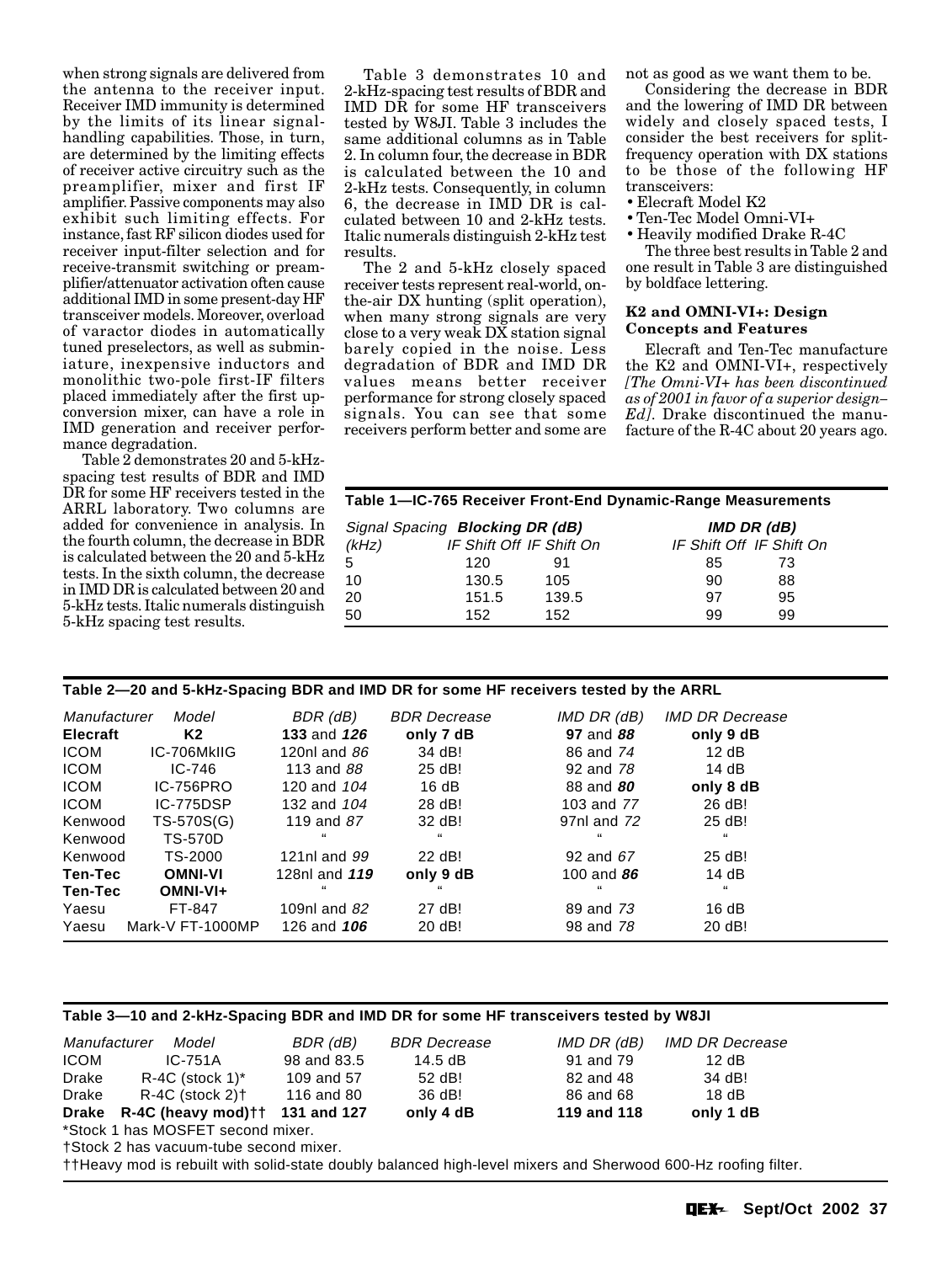For CW-oriented DX hunters, the R-4C is not an impressive receiver when compared to recent models. But after radical modifications, an upgraded R-4C is a good receiver for weak DX signal CW reception on crowded amateur HF bands, thanks to the low phase noise of the R-4C PTO (permeability tuned oscillator). As shown in the ON4UN questionnaire results in the second edition of *The Antennas and Techniques for Low-Band DXing,* a significant number of responders have reported using the R-4C for DXing on 80 and 160 meters.

The K2 and OMNI-VI+ BDR for 5-kHz spacing between strong signals is (126 – 106) 20 dB and (119 – 106) 13 dB, respectively, greater than that for the third-ranked FT-1000MP Mark-V (106 dB). Accordingly, the two-tone third-order dynamic range (IMD DR) of the K2 and OMNI-VI+ for 5-kHz spacing from two strong signals is, respectively,  $(88 - 80)$  8 dB and  $(86 -$ 80) 6 dB better than for the thirdranked IC-756PRO (80 dB). This advantage is especially useful for DXoriented operators.

Such good receiver front-end parameters prove the design concepts implemented by Elecraft and Ten-Tec in the K2 and OMNI-VI+ models. Both makers have abandoned ideas commonly exploited during last 20 years by most other makers of HF transceivers and returned to proven designs used previously but with modern implementations.

The K2 and OMNI-VI+ use the following crucial design ideas in the receiver front end:

- HF ham-band coverage only, no general coverage capability
- Only single (K2) or double (OMNI-VI+) conversion is used instead of a chain of several mixers commonly used by other makers
- Both models have excluded the first up-conversion IF into the 50 to 90-MHz range with the associated wide bandwidth first-IF roofing filter (with its passband set wide enough for narrow FM transmission and adequate for noise-blanker operation)
- Both models use a relatively low first IF that allows installation of narrow SSB/CW crystal filters with good shape factors to greatly attenuate out-of-band IF signals just at the front of the IF amplifier
- The main IF selectivity of the crystal filters is very close to the receiver front end, which helps substantially to obtain high BDR and good IMD DR even for closely spaced strong signals
- Both models implement ham-bandonly preselector filters that substantially suppress strong signals outside

of the ham bands and prevent receiver front-end overload and IMD

In designing its K2, the main goal of Elecraft was to construct an HF transceiver devoted only to the ham bands, useful for DX hunting—mainly CW—with SSB as an option. As Table 2 indicates, this has been done successfully.

The K2 HF transceiver implements a single-conversion superhet receiver:

- A doubly balanced diode mixer offers excellent dynamic range. Narrow and ham-band-only double-tuned preselector filters are switched by relays, so the receiver front end offers much better IMD response than when diode switching is used
- A switchable HF preamplifier and switchable attenuator increase the range of receiver sensitivity adjustments, which allow the operator to adjust the receiver to particular propagation conditions and the receiving antenna actually in use
- AGC is derived from the IF signal. AGC offers fast attack time and smooth operation (without any popping effect on strong signals) for fast and slow settings. It is even possibile to switch the AGC off, which is sometimes the last chance to copy extremely weak DX surrounded by strong signals experienced DXers know it.
- A sharp IF crystal filter is close to the mixer and because of the relatively low IF (4.915-MHz), the crystal filter greatly attenuates outof-IF signals. That helps to prevent receiver overloading by strong signals from outside the IF-filter pass-band. The IF crystal filter offers an adjustable passband for CW from wide (2000 Hz) to narrow (200 Hz).
- A low-phase-noise PLL local oscillator Implemented microprocessor control offers:
- Split operation with two VFOs
- Dual-range RIT and XIT
- Memory operation for mode (CW or SSB), dual VFO A/B split operation, receive IF crystal-filter passband selection, receive CW sideband selection (allows canceling of oneside interference from strong nearby station by switching to opposite received sideband—a rudimentary IF-shift function),
- Direct keypad entry of frequencies and memory channels
- Three tuning rates: 1, 10 and 100 kHz per main-knob revolution
- 10-Hz tuning resolution
- Adjustable receive CW offset with a tracking sidetone
- Auxiliary I/O RS-232 interface for SSB: 1.8 kHz or 2.4 kHz

computer logging and remotecontrol purposes

The K2 itself is devoted to CW QRP enthusiasts, but could be tailored for other preferences by adding following options:

• The SSB option offers an adjustable speech compressor and optimized seven-pole, 2.2-kHz-wide IF crystal filter,

- 100-W PA Module (offered since the Dayton 2002 convention)
- 160-meter band with second receive antenna
- An automatic antenna tuner
- A noise blanker
- An auxiliary I/O RS-232 interface
- An audio filter, eliminating residual noises outside the desired passband

The K2 is sold in kit form with assembly instructions that are well written. Anyone can complete the kit and buy what one really prefers. The K2 Product Review, written by Larry Wolfgang, WR1B, appears in *QST* (March 2000, pp 69-74). "Impressions of the Elecraft K2 Transceiver*"* by Rich Arland, K7SZ, appears in *QST* (April 2001, p 99).

In designing the OMNI VI+, Ten-Tec has also departed from the prevailing general-coverage receiver concept and returned to ideas used 20 years ago. Ten-Tec have abandoned:

- Wide semi-octave, noisy first local oscillators generated by synthesizers
- First-IF up-conversion into the 50 to 90-MHz region
- Wide first-IF roofing filters

The OMNI VI+ HF transceiver is designed for ham bands only**,** from 160 to 10 meters. There are only two mixers in receiver chain: first  $IF = 9 MHz$ , second IF = 6.3 MHz. All ham bands are covered in 12 segments of 500 kHz, each having 30-kHz margins at lower and upper band edges. This model is a successful comeback of already proven concepts but with an implementation using present-day components:

- The first local-oscillator signal is produced with band-dependent crystal oscillators mixed with a lownoise 4.97 to 5.53 MHz PLL. Therefore, all synthesis noise problems causing reciprocal mixing have been avoided.
- The first IF is low enough to implement a narrow IF crystal filter with a good shape factor (having a passband adequate for SSB and CW) offering great attenuation of out-of-passband signals

The first IF is at 9 MHz and can be fitted with the following passband IF crystal filters: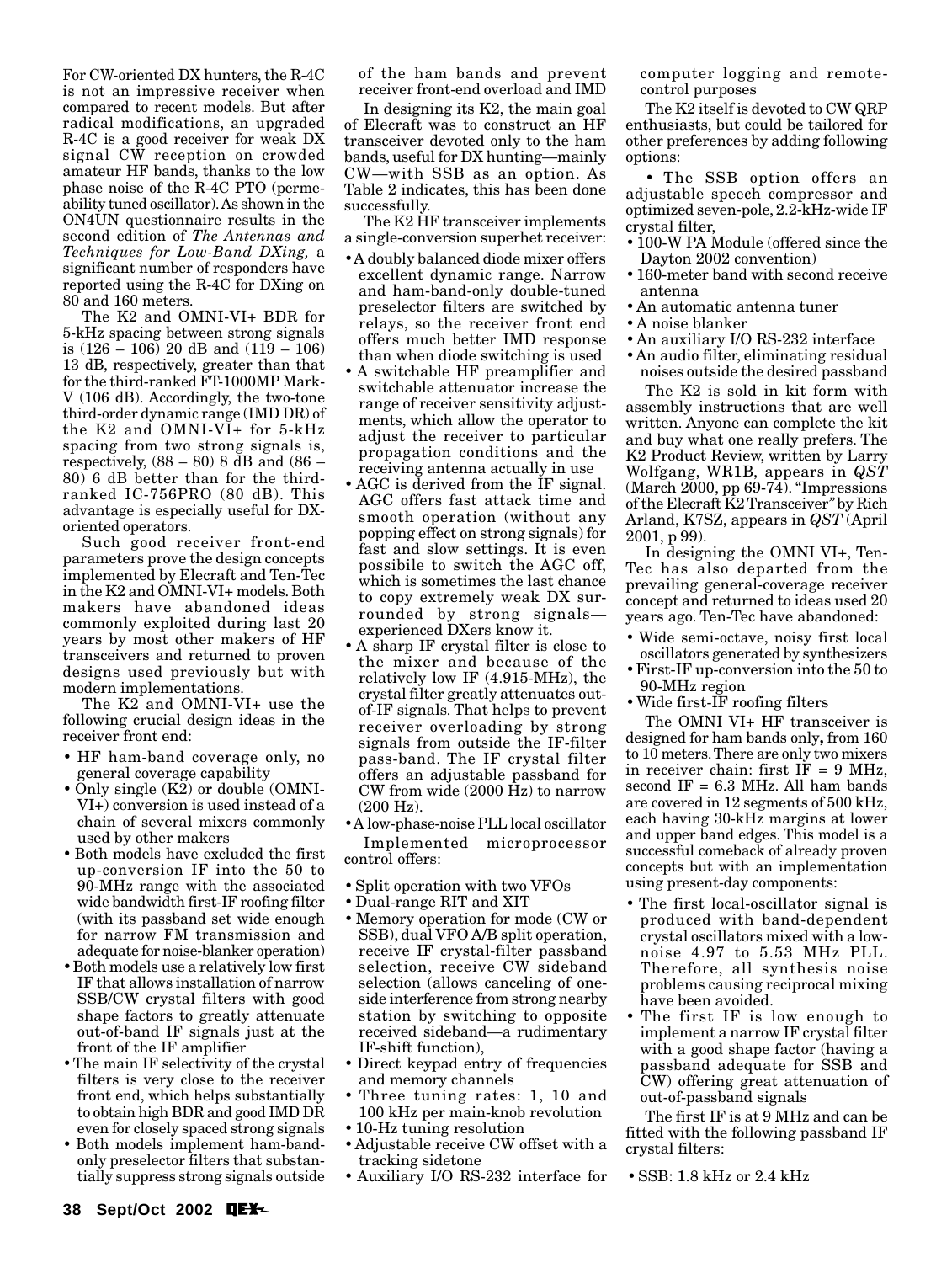• CW: 250 Hz or 500 Hz

• A special 500-Hz, 6-pole IF crystal filter centered for digital modes

The second IF at 6.3 MHz can be equipped with the following bandpass crystal filters:

- SSB: 1.8 kHz
- CW: 250 Hz or 500 Hz

Such a mixing concept allows installation of narrow crystal filters in both IF chains right at the beginning of first and second-IF receiver amplifiers. Therefore the receiver main selectivity filters are close to the mixers, where they should be according to DXers—and where they are not in most ham radio HF transceivers made in the last 20 years.

Depending on chosen crystal-filter combinations, the following good shape factors should be achieved:

- 1.3 for 2.4-kHz first and second-IF crystal filters for SSB reception
- 1.4 for 1.8-Hz first and second-IF crystal filters for SSB reception
- 2.6 for 500-Hz first and second-IF crystal filters for CW reception
- 2.9 for 250-Hz first and second-IF crystal filters for CW reception

Other combinations of first and second IF crystal filters are possible. All installed IF crystal filters can be selected independently of the mode. Superior receiver selectivity significantly decreases interference even from very close signals.

DSP noise reduction (5 to 15 dB), DSP auto-notch elimination of interfering carriers and DSP low-pass (five choices) help to customize receiver selectivity in addition to the selectivity already offered by IF crystal filters.

#### **Influence of Phase Noise**

The main limiting factor of modern receiver performance is local-oscillator phase noise. Phase noise contributes to poor receiver BDR in the form of desensitization by nearby strong signals resulting from reciprocal mixing.

In the OMNI VI+, phase noise is –122 dBc for 1-kHz spacing, –123 dBc for 10-kHz spacing and –138 dBc for 20-kHz spacing. In the K2, phase noise is –120 dBc for 4-kHz spacing and –126 dBc for 10-kHz spacing.

Therefore, both OMNI VI+ and K2 have superb ham-band performance with an extremely high close-in dynamic selectivity. That enables reception of very weak signals from DX stations when strong signals are only a few kilohertz away. Several on-the-air A/B reception comparisons (using the same switchable receive antenna) of HF transceivers made by other makers against OMNI VI+ and K2 have been

made recently. Generally, these comparisons favored the OMNI VI+ and K2, especially in the case of CW reception on 160-meter band.

Fig 1 explains the superior performance of the OMNI VI+ and K2. The figure demonstrates a typical situation where a barely heard DX station—only a few decibels above the receiver noise floor (dotted line)—is operating SSB on 14.195 MHz. That DX station is operating split and listening upward a few kilohertz. A pile-up of strong stations is calling where he is listening. For simplicity, only four signals are shown on the graph. Also for illustration, let us say that a QSO is in progress just 3 kHz higher on the neighboring frequency of 14.198 MHz.

The ability to copy such a weak DX station in presence of many nearby strong signals will depend on several receiver qualities: selectivity, BDR, IMD DR and the amount of phase noise on the LO signal.

We can presume that almost any modern HF receiver has enough sensitivity and selectivity to copy the weak DX station with no other signals present. Nevertheless, for real, on-theair situations when plenty of strong signals are present near DX-station frequencies, some receivers will do better than the others. That will depend on how great is their BDR, how great is their IMD DR and how much phase noise accompanies the LO for any particular HF transceiver.

If the receiver has only average BDR, even a single adjacent signal —for instance, on 14.198 MHz, if it is strong enough—will desensitize that receiver and the weak DX station will not be heard in the presence of strong interference.

When many strong stations are calling, spread out 3-20 kHz up from weak DX signal, the IMD DR plays a big role in performance of the receiver. We can find in pile-up situations that many combinations of  $2 F_1 - F_2$  and  $2F_2 - F_1$  are present. Those will produce intermodulation products on the weak DX station's frequency and these IMD products will interfere with or distort the weak DX signal. They can even completely bury the DX signal in noise and hiss. As the tables show, some receivers are more and some are less prone to IMD.

Most present-day HF transceivers implement synthesizers to produce LO signals for mixing. Analyzing BDR and IMD DR results, you can judge for yourself which makers do better and which ones are not as good—look for noise-limited remarks in test results. Some synthesizer designs produce more phase noise than one can obtain using methods implemented by Elecraft in the K2 and by Ten-Tec in the OMNI VI+ models. Therefore, K2 and OMNI VI+ models are better predisposed to deal with pile-ups on crowded ham bands.

The dotted line on Fig 1 indicates the receiver noise floor. The noise-floor levels of the OMNI VI+ and K2 do not change in the presence of strong nearby signals, because the OMNI VI+ and K2 have much less phase noise than most HF receivers using frequency synthesis. The dot-dash line illustrates the general situation for synthesized LOs. The presence of many strong signals near a weak DXstation frequency leads to the appearance of reciprocal mixing signals on the DX frequency that will



**Fig 1—A representation of a typical DX pileup situation in the frequency domain. Vertical lines represent the strengths of incoming signals. There is a weak DX station (shaded) at 14.195 MHz. The dotted line is the receiver noise floor for low-phase-noise receivers. It does not change in the presence of nearby strong signals and allows the tiny DX station (shaded) to be heard. The dot-dash line indicates the noise floor for a noisy synthesized local oscillator, which has increased in the presence of nearby strong signals. The increased noise floor hides the DX station at 14.195 MHz. The dashed line is the S9 signal level.**